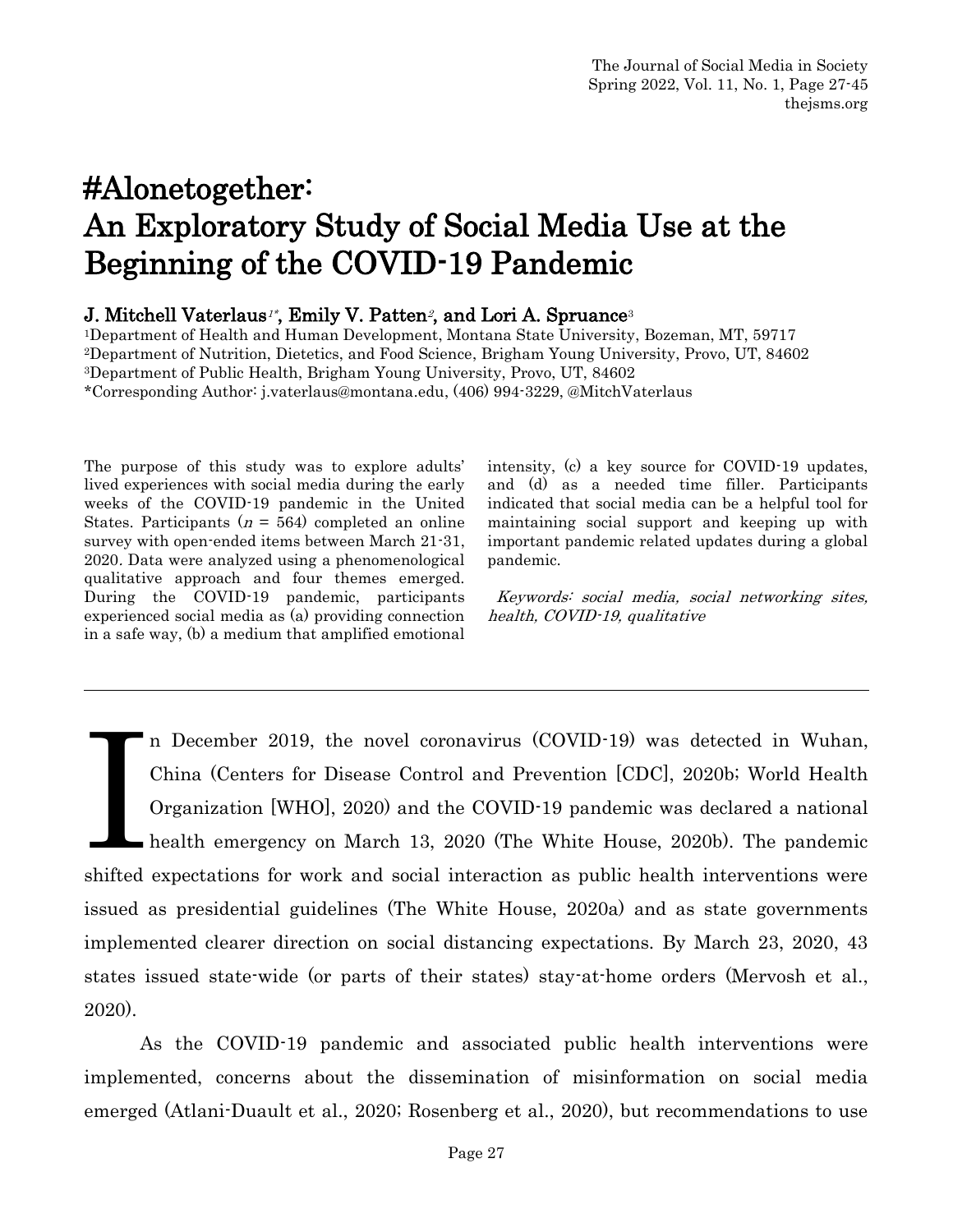social media to promote connection during social distancing were also made (Kar et al., 2020; Rosenberg et al., 2020). Current research on social media during health crises has focused on analyzing existing social media posts/videos and has largely focused on the accuracy/usefulness of the information shared on social media rather than on the actual experience of social media users (e.g., Chew & Eysenbach, 2010; Pandey et al., 2010; Sharma et al., 2017). There is a need for research that captures the broader lived experience with social media during public health crises and their affiliated public health interventions. The current study employed qualitative data to understand the experience of social media during the early weeks of the COVID-19 pandemic.

# LITERATURE REVIEW Social Media Use

Adults of all ages in the United States report using social media (i.e., 90% ages 18- 29, 82% ages 30-49, 69% ages 50-64, and 40% ages 60+; Pew Research Center, 2019) an average of 45 minutes daily (The Nielsen Company, 2019). Social media has become ubiquitous as evidenced by high levels of users across a variety of demographic characteristics including gender (i.e., 78% women, 65% men), race (i.e., 72% White, 70% Latino/Hispanic, 69% Black), educational level (i.e., 64% high school graduate or less, 74% some college, 79% college graduate), and urbanicity (i.e., 76% urban, 72% suburban, 66% rural; Pew Research Center, 2019). Among adults in the United States, YouTube (72%), Facebook (69%), Instagram (37%), Pinterest (28%), Snapchat (24%) and Twitter (22%) are among the most used social media platforms and most of the users report accessing the platforms daily or weekly (Perrin & Anderson, 2019; Pew Research Center, 2019).

Adults have reported that staying in touch with friends (67%), family (64%), and reconnecting with friends they have lost touch with (50%) are major reasons they use social media (Smith, 2011). Apart from social reasons, some adults now use social media for informational purposes. As of 2018, most adults in the United States still get their news from TV (49%), news websites (33%), or radio (26%), but now 20% report getting their news from social media (Shearer, 2018).

#### Social Media and Public Health Crises

Research on social media and public health crises is emerging, which has included investigations related to the Zika virus (Sharma et al., 2017), Ebola virus (Roy et al.,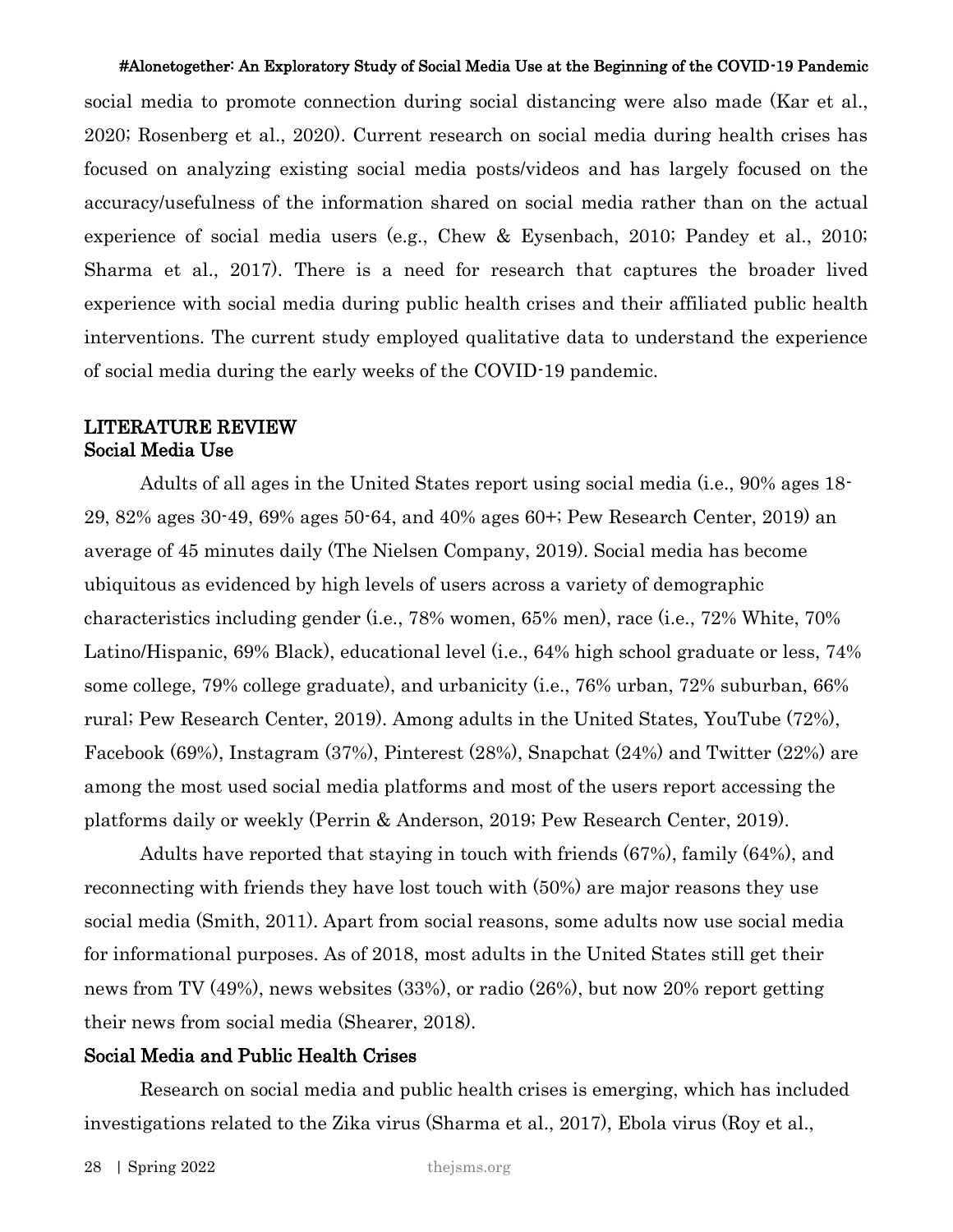2020), H1N1 (swine flu; Chew & Eysenbach, 2010; Klemm et al., 2016; Pandey et al., 2010; Signorini, et al., 2011), and H7N9 (variant of bird flu; Vos & Buckner, 2016). Most of these studies have relied on analyzing social media posts or videos related to the specific crisis on one social media platform (Chew & Eysenbach, 2010; Pandey et al., 2010; Sharma et al., 2017; Vos & Buckner, 2016). Further, the majority of these studies focus on the accuracy of the information disseminated on social media platforms during the health crisis, and most have concluded that the majority of information shared via social media is useful, accurate, or from reputable sources (Chew & Eysenbach, 2010; Pandey et al., 2010; Sharma et al., 2017).

As the COVID-19 pandemic is ongoing, there have been some editorial or opinion pieces (Atlani-Duault et al., 2020; Depoux et al., 2020; Rosenberg et al., 2020; Van Bavel et al., 2020) and some research articles (Gao et al., 2020; Li, Wang, et al., 2020; Li, Zhang et al., 2020; Pulido et al., 2020) published related to social media. The majority of current published research has emerged from China and has focused Weibo (i.e., a Chinese microblogging social media platform similar to Twitter; Gao et al., 2020; Li, Wang, et al., 2020; Li, Zhang et al., 2020) use during the COVID-19 pandemic. This research with Weibo users has indicated that posts about COVID-19 have commonly focused on providing advice or notifications, sharing measures that have been taken, disseminating donation related (e.g., money, services) information, giving emotional support, asking for help, doubt casting, and posts refuting rumors (Li, Zhang, et al., 2020). Weibo posts were also used to track the emotional experiences of users. After the declaration of the pandemic, Weibo users' posts increased in negative emotions and decreased in the inclusion of positive emotions (Li, Wang, et al., 2020).

In addition to measuring the emotional experience of the COVID-19 pandemic using social media posts, some have hypothesized that exposure to COVID-19 related content on social media could have deleterious effects on mental well-being (Gao et al., 2020; Kar et al., 2020). Gao et al. (2020) reported that higher self-reported frequency of exposure to COVID-19 related social media content was positively associated with mental health problems among Chinese adults. To protect mental health, some professionals have recommended limiting exposure to COVID-19 related content on social media (Kar et al., 2020).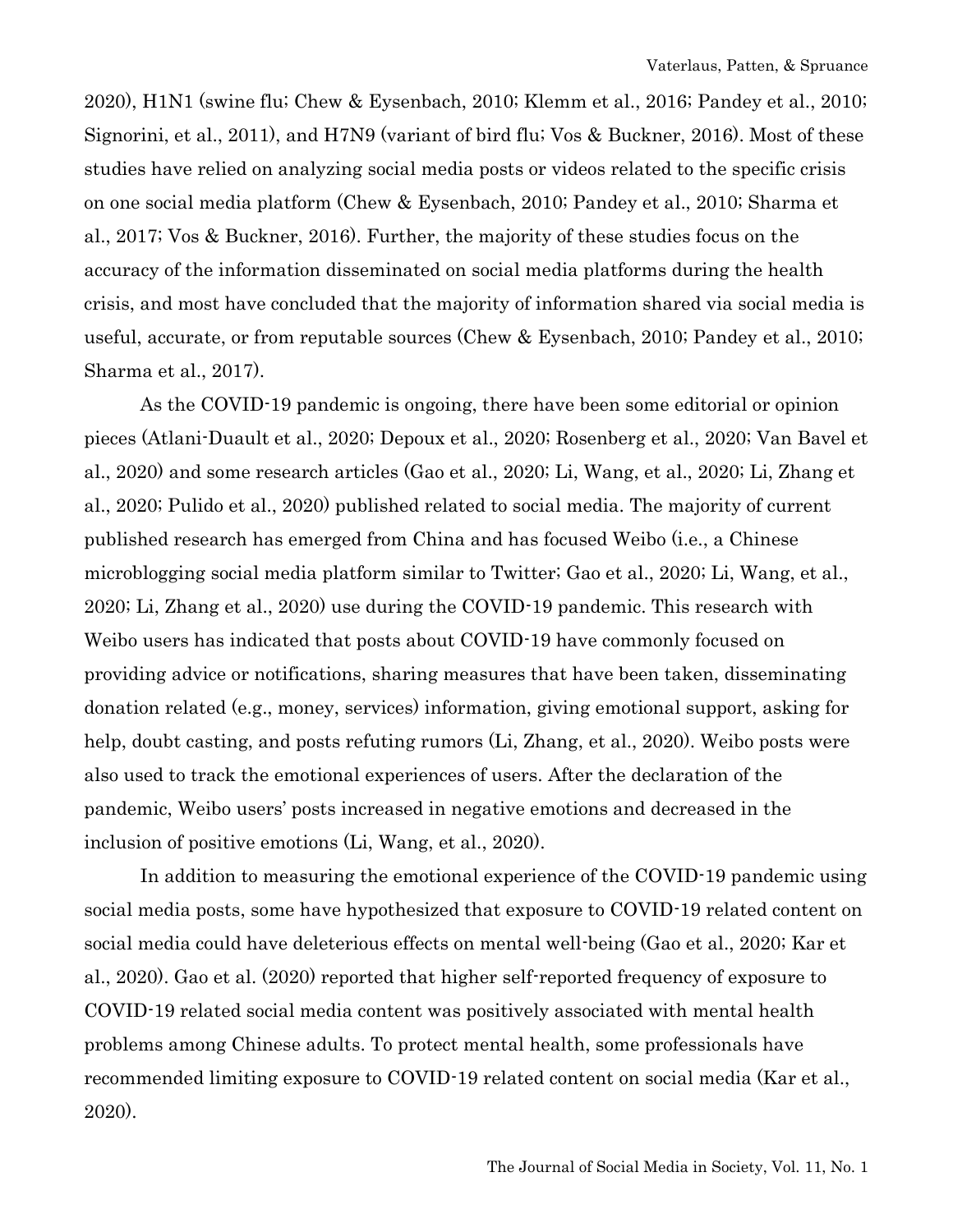Limiting exposure may be challenging because the public now increasingly relies on the convenience of social media to get immediate information during large-scale disasters (Faustino et al., 2012). Social media may be a source of information that could enhance people's ability to follow public health recommendations and increase trust in their efficacy (Depoux et al., 2020). However, social media now allows the public to play "… a larger role in all stages of knowledge translation, including information generation, filtering, and amplification" (Chew & Eysenbach, 2010, p. 1). This leads to one of the largest concerns about social media during the COVID-19 pandemic—the proliferation and access to fake news or misinformation (Atlani-Duault et al., 2020; Depoux et al., 2020; Kar et al., 2020; Rosenberg et al., 2020; Van Bavel et al., 2020) because "Many citizens believe that anything online in digital format is true and that the information is accurate and reliable" (Martinez-Rojas et al., 2018, p. 204). Some emerging evidence related to Tweets posted during the pandemic indicated that "false information was more likely to be tweeted but less likely to be retweeted than science-based evidence or fact-checking tweets" (Pulido et al., 2020, p. 12).

Despite the concerns about social media, the social connectivity afforded by social media has been proposed as a way to stay connected during the COVID-19 pandemic (Kar et al., 2020; Rosenberg et al., 2020; Van Bavel et al., 2020). The last time social distancing was widely used as a public health intervention in the United States was during the 1918- 1919 influenza pandemic (Markel et al., 2007). Social distancing as an intervention can have side effects for well-being because long time periods of social separation may increase "loneliness and emotional detachment" (Gostin, 2006, p. 1702). Social media may be a tool to promote connection during times of social distancing, but research supporting this is proposition is needed.

# Purpose of the Current Study

Current research on social media use and public health crises has largely relied on analyzing posts/videos on specific social media sites and focused on the information disseminated on social media platforms about the public health crisis (Chew & Eysenbach, 2010; Pandey et al., 2010; Pulido et al., 2020; Sharma et al., 2017). Although this is important research, this approach does not account for the context of the posts and the actual user experience with social media as they adapt to a specific public health crisis.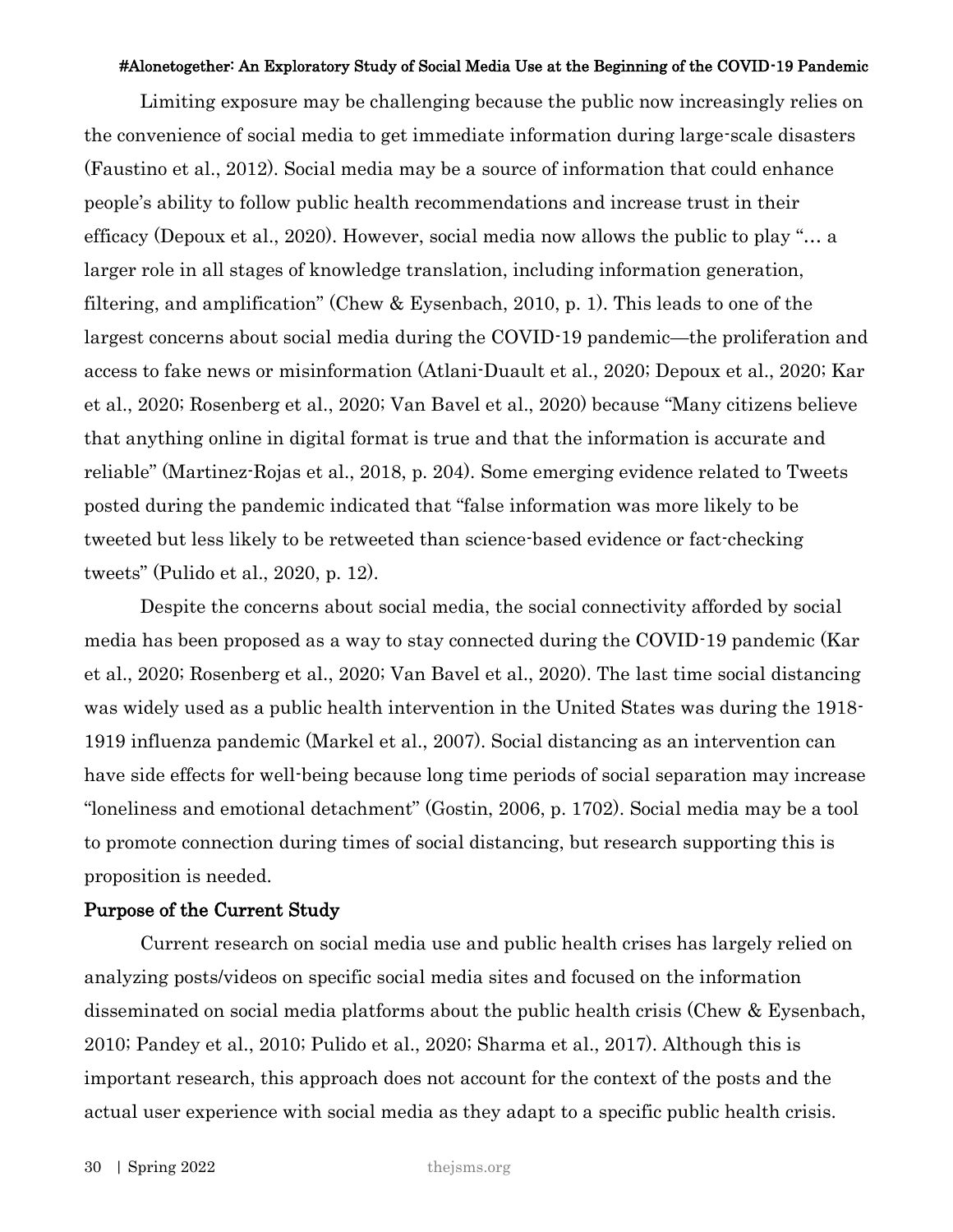Furthermore, most COVID-19 and social media research has been focused in China (Li, Wang, et al., 2020, Li, Zhang, et al., 2020; Gao et al., 2020) and research in other countries is needed. During the early weeks of the COVID-19 pandemic the social distancing expectations were stricter in the United States than at other times during the pandemic and data from this time period is important because people were largely restricted to their homes (Mervosh et al., 2020), which may suggest there was less social support or emotional connection available in person (Gostin, 2006). The current study was designed to understand the lived experience of social media use during the early weeks of the COVID-19 pandemic in the United States and was guided by the following research question:

What are adults' lived experiences with social media during the early weeks of the COVID-19 pandemic?

# **METHODS** Sample

The sample included 564 adults ( $n = 216$  male,  $n = 347$  female,  $n = 1$  gender not reported;  $m_{\text{age}} = 38.79$ ; sd = 13.97) living in 46 states within the United States (Rhode Island, Alaska, West Virginia, Vermont not represented). The majority of the sample identified as white (80.82%), with the remaining identifying as African American (8.54%), Asian American and Pacific Islander (5.16%), Latinx (2.67%), American Indian (1.78%), or other (1.03%). Participants stated that they were married or cohabitating (70.39%) or single (29.61%). Educational attainment was reported as follows: high school completion or less (9.12%), some college or vocational school (25.40%), earned bachelor's degree (35.60%) or had earned a graduate or professional degree (29.87%). The greater part of the sample reported they were employed full-time (49.02%) or part-time (18.47%).

## Procedures

A university Institutional Review Board approved the study procedures. An online survey, developed on *Qualtrics* (see [www.qualtrics.com\)](http://www.qualtrics.com/), was distributed to adult participants between March 21 and March 31, 2020. Participants were recruited in two different ways. First, a snowball sampling method was used by sharing the survey link on various social media sites with an incentive to be entered into a raffle for one of five \$20 gift cards. One limitation of social media recruitment can be a lack of diversity within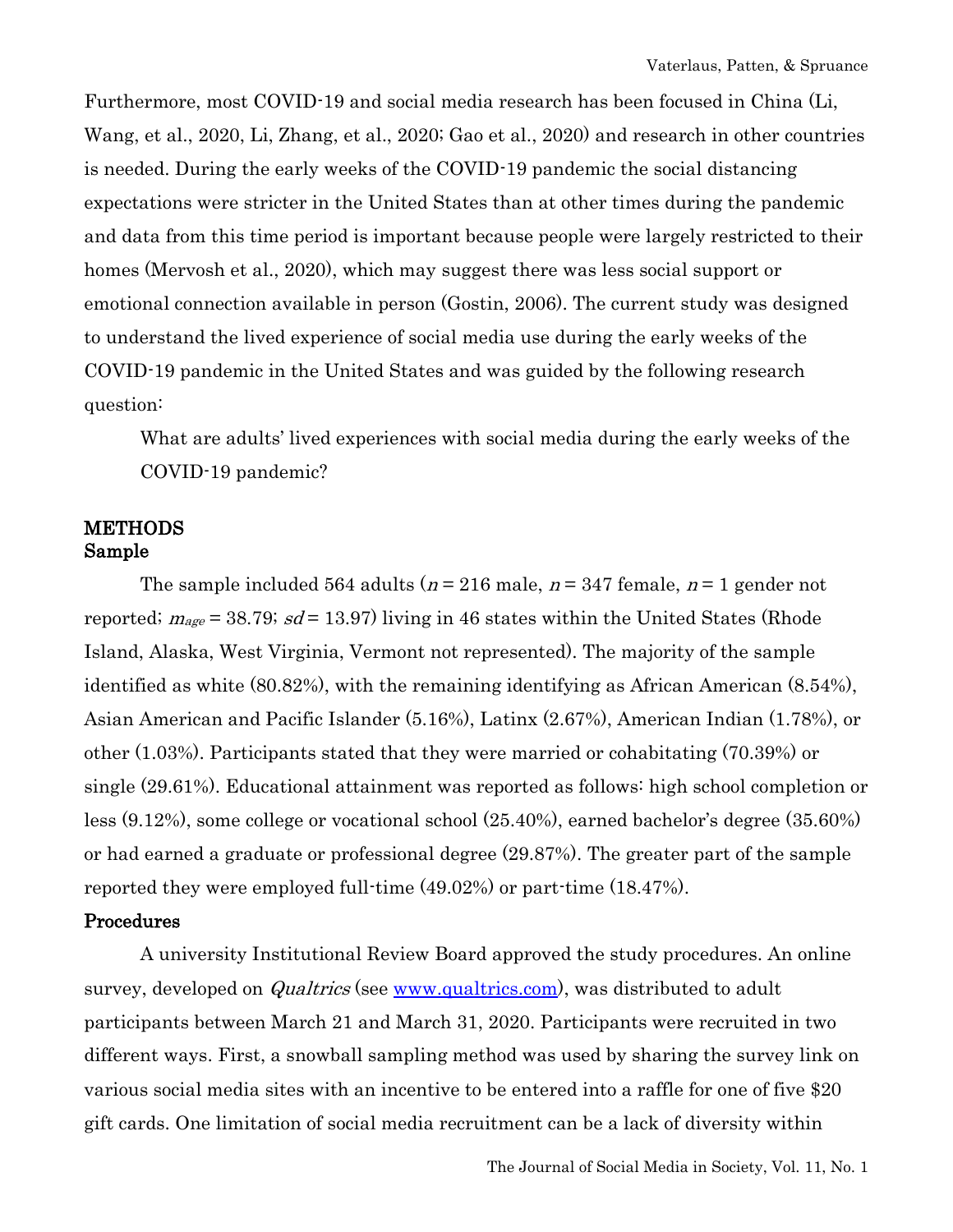participants. To address this limitation participants were also recruited through Prime *Panels* (see <u>www.cloudresearch.com</u>) because it has been documented as a way of reaching more diverse community samples (Chandler et al., 2019; Litman et al., 2017). Prime Panels is similar to *Amazon Mechanical Turk* in that it is an online participant-sourcing platform, but with Prime Panels over 50 million potential quality research participants there is an opportunity to recruit more diverse samples. Prime Panels participants were compensated in accordance with the platform with which they accessed the survey (Cloud Research, 2019).

The survey took participants approximately 25 minutes to complete. This study is part of a larger study of well-being during the COVID-19 pandemic (see Vaterlaus et al., 2021). Initially, there were 600 usable participant survey responses. To be included in the current social media focused study participants had to report using at least one social media platform. In total, 36 ( $n = 31$  men,  $n = 4$  women;  $m_{age} = 57$ ,  $sd = 17.28$ ) reported they did not use social media and were not included in this study. Common reported reasons for not using social media were a lack of interest and privacy concerns.

## Measurement

This study focused on understanding the lived experience with social media during the early weeks of the COVID-19 pandemic. After reviewing current literature on public health crises and social media, four open-ended items were developed and piloted with 20 adults: "Have you used social media the same or differently during the Coronavirus (COVID-19) Pandemic? Please explain"; "What, if any, have been the benefits of using social media during the Coronavirus (COVID-19) Pandemic? Please explain"; "What, if any, have been the challenges of using social media during the Coronavirus (COVID-19) Pandemic? Please explain"; and "How do you think social media has influenced peoples' experience with the Coronavirus (COVID-19) Pandemic?" Participants were also to report which social media platforms they used and to consider how much daily time they spent with social media during the last week. Collecting qualitative data via online surveys is an appropriate method as previous research indicates that there is similar quality in the qualitative data collected via telephone, mail, and online surveys (Coderre et al., 2004).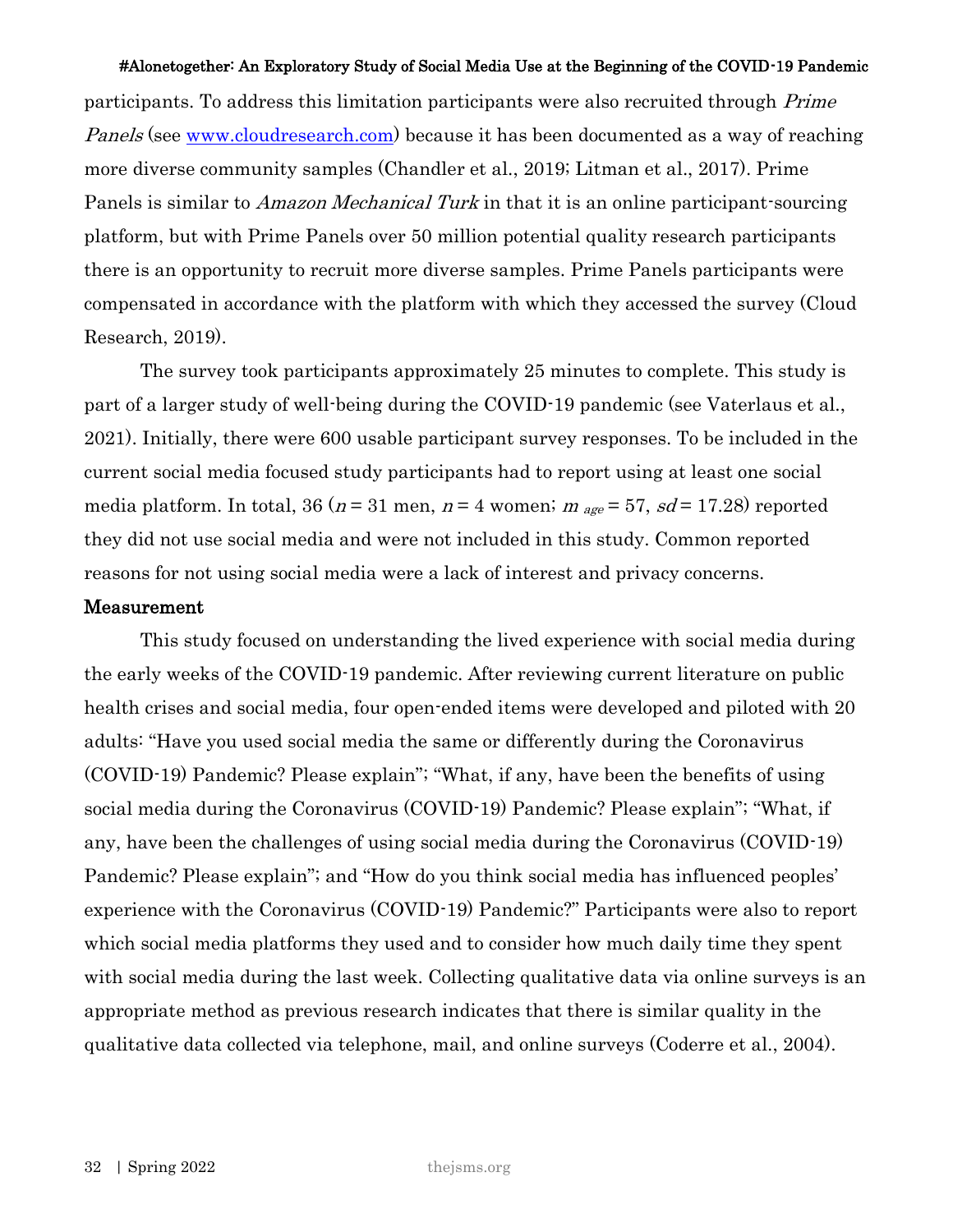# Analysis

 A phenomenological approach was selected to analyze the qualitative data as the approach focuses on capturing the lived experience of people who are experiencing the same relatively new phenomenon (van Manen, 1984, 1990). Consistent with the analytic approach, two researchers independently immersed themselves in the data, highlighting phrases, words, and statements that were essential in understanding the participants' experience with the phenomenon. The two researchers then met together to discuss the commonalities that were identified, and four themes emerged that represented the participants' experiences. The researchers then independently coded 60 participants' complete responses to establish substantial (Viera & Garrett, 2005) inter-rater agreement (*Cohen's K* = .72). One researcher then coded the complete data set, and the second researcher reviewed the complete data set. Disagreements were resolved through discussion. To further ensure the trustworthiness of the results, member checking was implemented (Creswell, 2013). At the end of the survey, participants were invited to provide their email addresses if they would be willing to participate in member checking. Ten email addresses were selected, and the complete qualitative results were emailed to these participants. Participants were asked to evaluate the results in terms of accuracy with their own experience, the experience of their peers, and then, to provide any suggestions that would enhance the accuracy. The participants indicated that the results were representative of their own and their peers' experiences.

## RESULTS

Participants reported they used YouTube (85.59%), Facebook (94.13%), Instagram (70.94%), Snapchat (41.10%), Pinterest (54.19%), and Twitter (40.14%). Participants also reported spending 4 or less hours (28.90%), 4.5 to 8 hours (22.52%), 8.5-12.5 hours (24.65%), or over 12.5 hours (23.94%) with social media daily within the last week. Four themes regarding adults' experiences with social media during the pandemic emerged through qualitative analysis. During the COVID-19 pandemic, participants experienced social media as (a) providing connection in a safe way, (b) a medium that amplified emotional intensity, (c) a key source for COVID-19 updates, and (d) as a needed time filler. The themes are presented in order of prevalence and participant gender and age are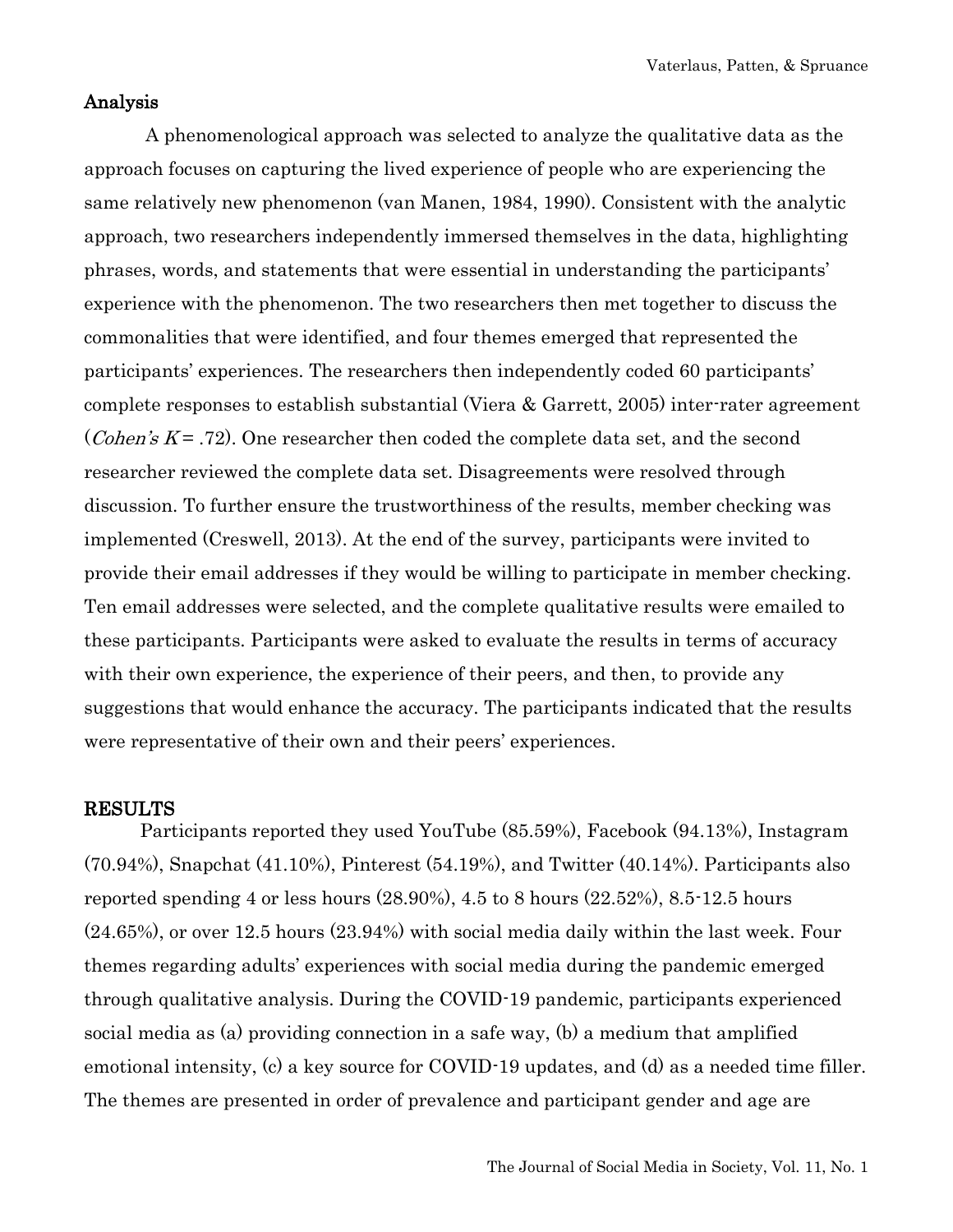presented with direct quotes to provide context. Participants' responses, at times, contribute to more than one theme.

#### Connection in a Safe Way

Participants  $(n = 410)$  used words liked "keep connected," "stay in touch," "helps us communicate," and "checking in" as they discussed how social media influenced their experience during the COVID-19 pandemic. Some were clear that they were using social media for the same social reasons they did before the pandemic, but they had continued to seek connection or "stay in contact with family and friends" during the pandemic. While some participants indicated they were using social media more for connection—"I'm using it a lot more to keep tabs on my family. Messaging my adult children more than usual. Chatting with my siblings a lot more than usual" (female, 45). Specifically, participants mentioned the practice of social distancing and how social media makes the intervention less challenging— "Social media has made the social distancing practice not as bad as people are still able to interact with each other" (male, 18).

Participants indicated that social distancing could lead to feelings of "isolation" or not feeling like a person had community, but social media promoted connection and community. Participants also shared that social media helped them through receiving ideas from their friends and families on how they can help themselves, was a place they could reach out for support, and also, provided knowledge on how they could help others (e.g., "service opportunities") in their social circle. Summarizing the general sentiment, two participants shared, "To some it has brought people closer together (e.g., #AloneTogether), and to others it's a way of reaching out for support" (male, 50), and "I believe [social media] is making us aware that we're not alone & we do need each other for support & ideas as to how to cope with the situation. Knowledge that other people are there to help each other" (female, 78).

## Amplified Emotional Intensity

While participants explained several positive contributions of social media during the pandemic, they also indicated that social media had "amplified the intensity of emotion felt." Participants ( $n = 397$ ) used words like "anxiety," "fear," "frightened," "depression," "panic," "frustration," "negativity," and "scared" as they described their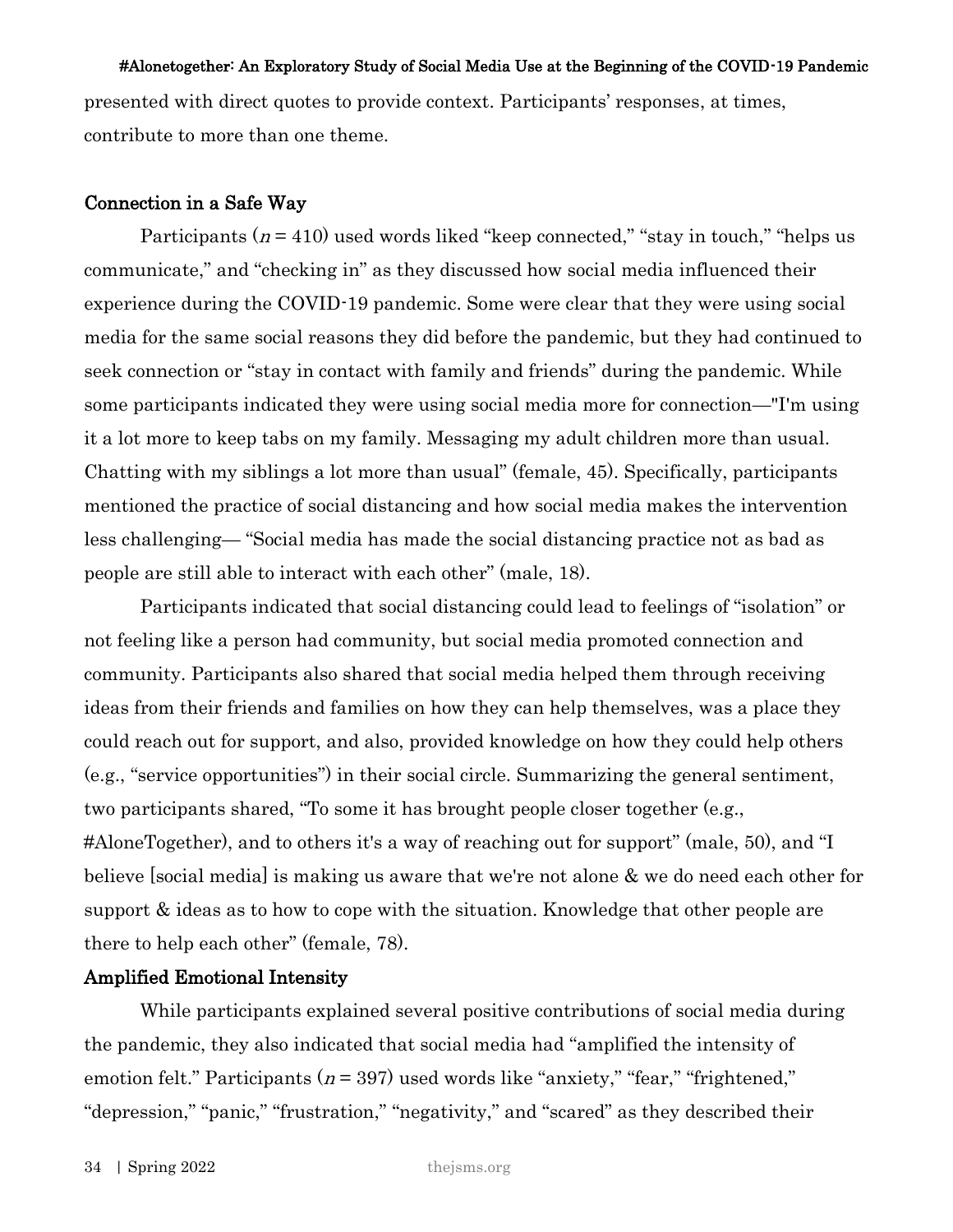experience of using social media during the COVID-19 pandemic. Collectively, participants indicated that because social media became "…alllllll about the virus" they felt "overwhelmed" by the available content which negatively impacted their well-being. Specific components of social media COVID-19 content that led to amplified emotional reactions related to "people not taking [COVID-19] seriously" (e.g., "COVID-19 memes"), "racism," "people expressing thoughts of the virus being a hoax," extreme partisanship, non-experts giving advice, "alarmist" and "doom and gloom" perspectives, and people "doing dumb things for attention related to the pandemic" (e.g., trends like "licking toilet seats," "licking doorknobs," and "Coronavirus block parties"). Some participants felt like they should correct misinformation, but then felt more negative emotions because they "were attacked." Further, some participants felt like "… everyone is quick to bash [on social media] those currently putting into place plans to mitigate the threat of the virus without offering any solutions or understanding how difficult it is to make any real progress under the current circumstances" (female, 23).

Participants explained they believed the outcomes of the pandemic would have been different if social media was not available because the content and interactions have led to panic. "I think [social media] has made the pandemic what it is. It has made the information too accessible. I don't think there would be the issues with supplies, especially toilet paper if people were not on social media so much" (female, 36). Some participants indicated they recognized their elevated anxiety and depression from being on social media during the pandemic and had reduced, eliminated, or set timers for their use, while others were making plans to decrease use. A participant lamented:

I am much more disappointed with social media and its role in over-exaggerating the issues around COVID-19. I will most likely limit my future use of social media because of this unfortunate reality that has been brought to my attention! (female, 61)

# COVID-19 Updates

Participants ( $n = 382$ ) reported that social media is where they could "quickly" get the most "immediate," "real time," "up-to-date," and "latest news on the COVID-19 pandemic." Some indicated that seeking updates had become a more primary purpose of social media for them during the pandemic— "I am using [social media] less for general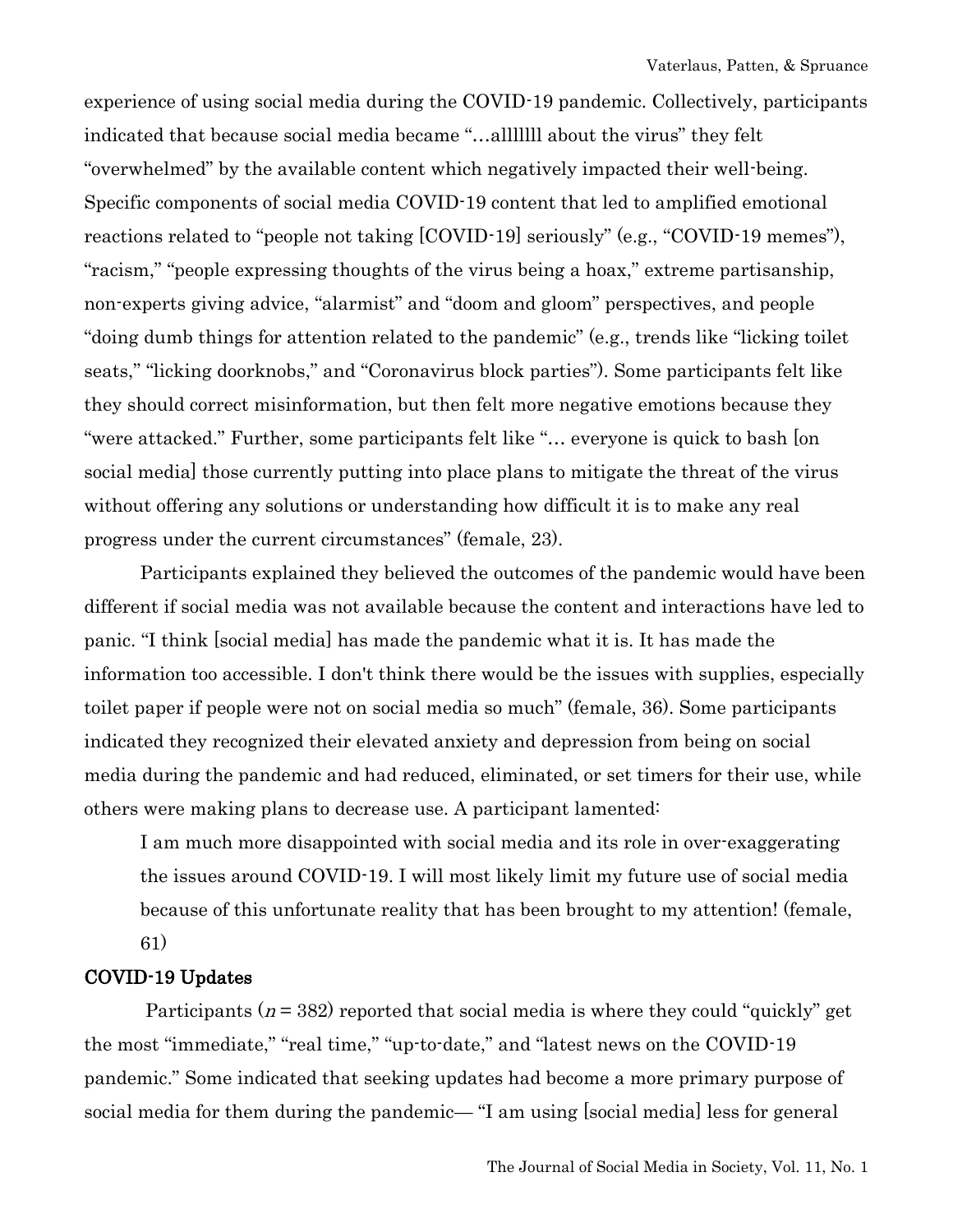entertainment and more for keeping up to date on the developments of the pandemic" (male, 23). Social media was used to access information from news sources (i.e., local, national), government communications (i.e., county, state, and federal), and health organizations (i.e., CDC updates, WHO, local health departments) to stay abreast of what was happening with the pandemic and to learn appropriate precautions to take. A participant explained:

Social media has informed us about the ongoing condition of the state, country as well as of the world. It has also informed us about the precautions we should take in that case. All the circumstances are brought to us in a very informative way. We are also aware of the measures that are being taken to prevent this pandemic. (male, 40)

Participants also felt like the high level of awareness about the virus created by social media helped themselves have a better "understanding of the virus" from reputable sources and also motivated people to not "start slacking off on their social responsibility of social distancing and taking this issue seriously, even as days and weeks start to pass" (female, 21).

While the majority saw accessing news through social media as positive, they expressed concern about their own and the general public's ability to determine the reputability of information. Words like "fake news," "misinformation," "false news," "disinformation," "extremely biased," and "unreliable" were used to describe the presence of inaccurate information that was mixed in with reliable information. This requires people to "have to sift through and determine truths from misinformation" (female, 27), but not all people do, which can cause the continued spread of inaccurate information. A participant concluded:

I have found real good information about COVID-19 on Facebook, and I have seen some pretty outrageous stuff also. I have learned to never trust social media.

Although, some people think if you see it on social media, it is true. (female, 57)

# A Needed Time Filler

With the COVID-19 pandemic, participants ( $n = 306$ ) highlighted that they have "more time on my hands since I have not gone out of the house," and that they "get bored a lot now." This has led to participants spending "more time [on social media] now than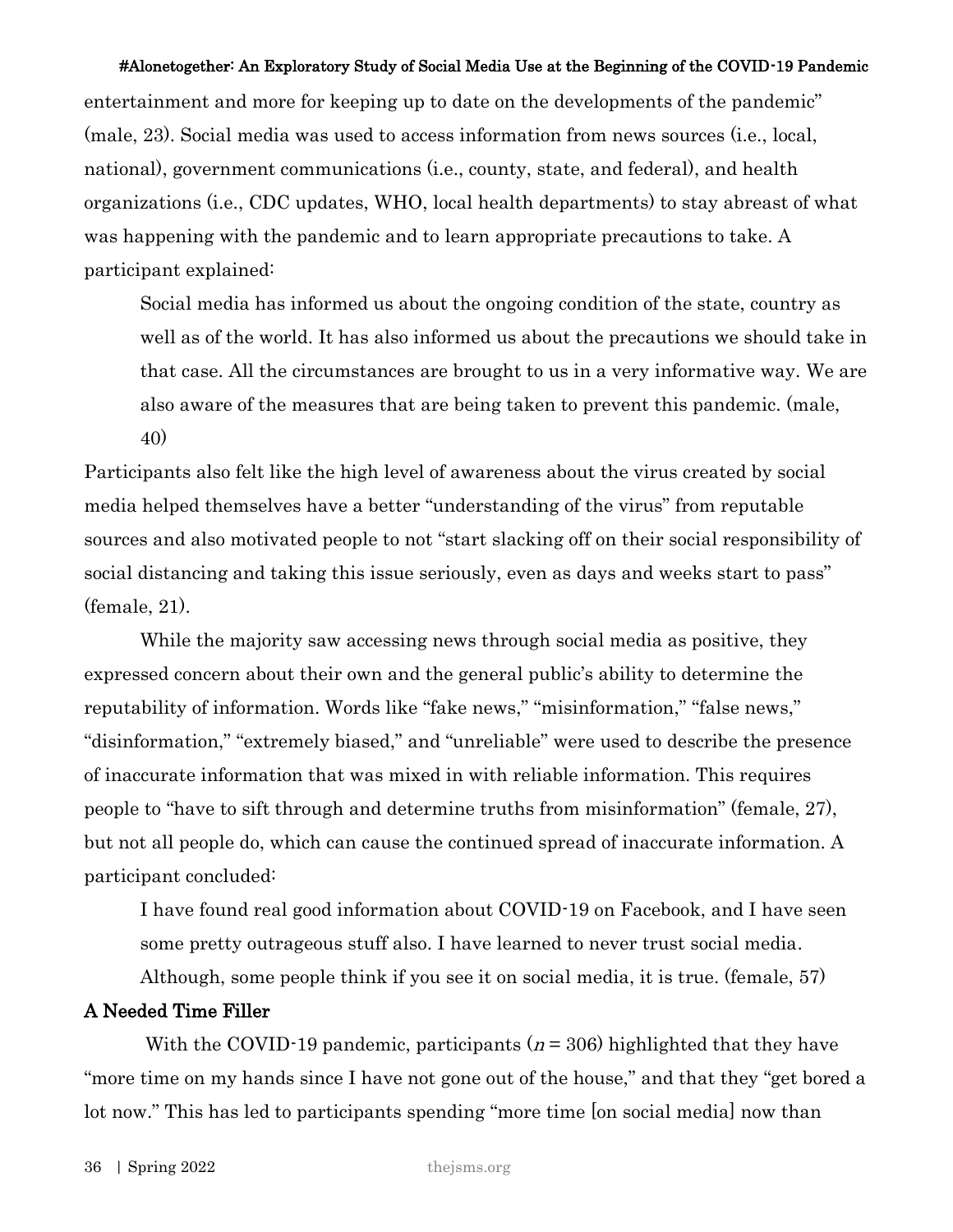before" the pandemic. Participants disclosed, "I use it much more than before [the pandemic], my screen time went up almost 40%" (male, 21) and:

I have used [social media] FAR more since being home during this Pandemic. There were times [before the pandemic] I would go a week or two without checking Facebook, and this last week, I have spent several hours a day on it. (female, 43)

Participants explained that they were using social media for "entertainment," "distraction," and "escape" while they were experiencing more boredom and social distancing. Social media allowed for people to share content not related to the pandemic (e.g., "On Snapchat and we post silly things not related to news/politics" [male, 35]), find "comic relief" ("I feel [social media] has allowed humor to help some cope [memes, gifs, etc.]" [female, 40]), learn something (e.g., guitar lessons, recipes, how to paint), find resources (e.g., teachers sharing resources while moving classes to remote learning, parents finding resources for homeschooling), and find uplifting content ("I have been able to see uplifting messages/videos" [female, 30]). Some explained that since the pandemic people have been generous in sharing their talents, which has increased entertainment opportunities on social media. For example, "A lot of entertainers are using [social media] to share their talents to help us forget about the things happening in the world" (male, 23) and:

I think there have been many positive things [on social media]. People have come together to use their skills to benefit others. I've seen so many examples of this; from zoos sharing animals, to musicians sharing concerts, to artists teaching others how to draw. The list goes on and on. So many people have come together to inspire others. (female, 33)

## **DISCUSSION**

The current study aimed to understand the lived experience of using social media during adults' adaption to the early weeks of the COVID-19 pandemic. Adults in the sample were engaged with social media sites that have previously been reported most used by adults (Perrin & Anderson, 2019), with well over half reporting that they used YouTube, Facebook, Instagram, Pinterest, and just under half reporting use of Snapchat and Twitter. The average adult in the U.S. spends 45 minutes daily with social media (The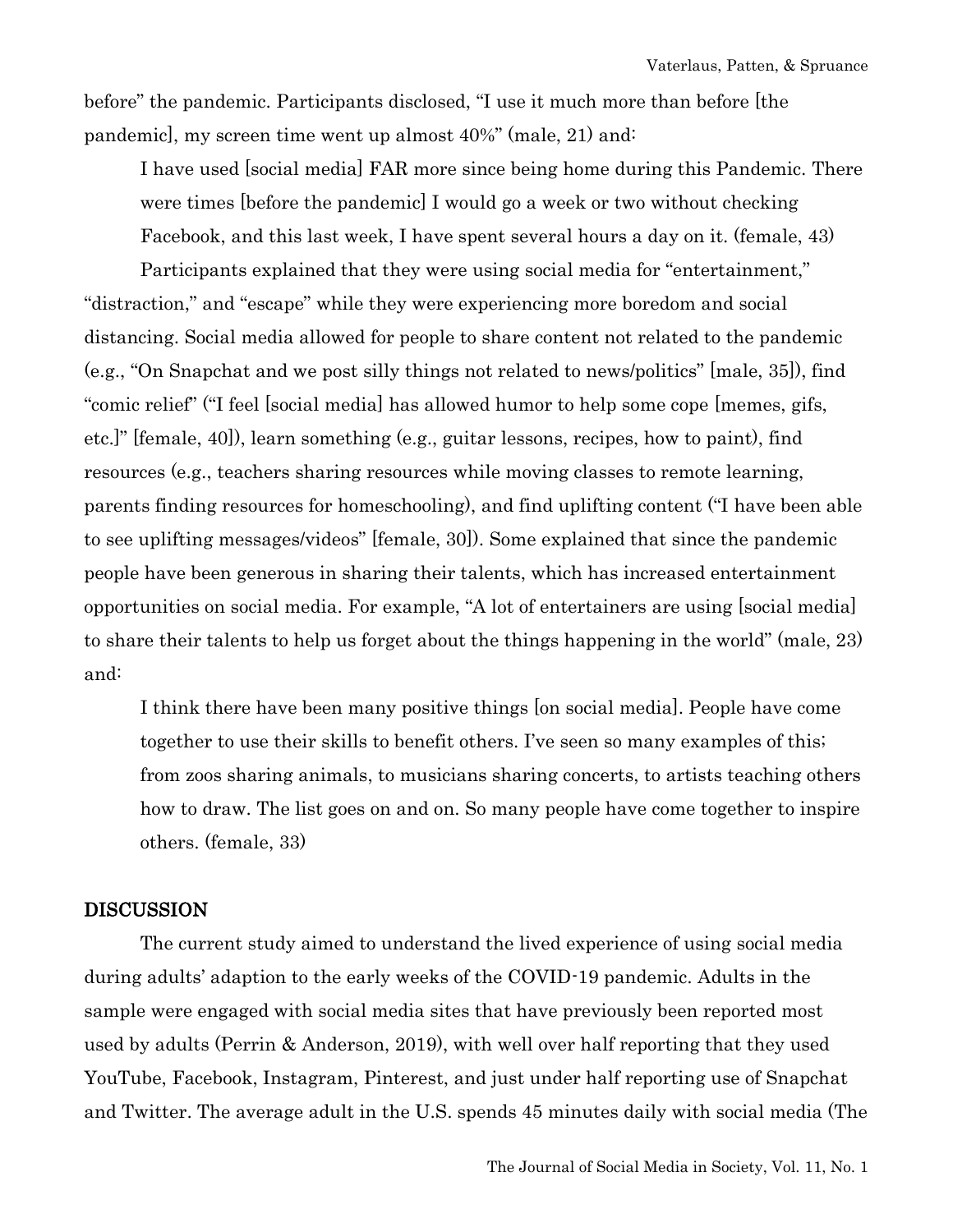Nielson Company, 2019), and over 71% of the current sample reported spending four or more hours daily. Based on qualitative results, this vast difference may be because of the boredom associated with social distancing. Participants reported they used social media for entertainment and as a way to "kill time" because they were bored and they also acknowledged that entertainers, artists, comedians, and others made meaningful content available on social media that they appreciated.

Participants also reported they spent more time on social media to stay updated with information about the COVID-19 pandemic. Shearer (2020) reported that people now get 20% of their news from social media platforms and Faustino et al. (2012) indicated that social media is used during disasters as a convenient way to get immediate updates. Similarly, participants in this study indicated that during the COVID-19 pandemic they used social media to get immediate updates from news sources. Also, in line with Depoux et al.'s (2020) proposition, adults reported getting accurate and helpful information about how to personally respond to the pandemic.

One concern with the agency of content creation and dissemination on social media during the pandemic has been the proliferation of misinformation about COVID-19 (Atlani-Duault et al., 2020; Depoux et al., 2020; Kar et al., 2020; Rosenberg et al., 2020; Van Bavel et al., 2020). Similar to conclusions drawn in social media studies conducted during previous health crises (Chew & Eysenbach, 2010; Pandey et al., 2010; Sharma et al., 2017), participants perceived that there was ample accurate information available on COVID-19 and that they did seek out social media pages/content from reputable organizations (e.g., CDC, WHO). However, like Martinez-Rojas et al. (2018) conclusions, participants worried that with the overwhelming quantity of COVID-19 related information, people would believe the misinformation that did exist on social media platforms, which seems warranted, with over 40% of traffic to fake news sites coming from social media (Allcott & Gentzkow, 2017). Although social media has the potential to provide helpful information and support the efficacy of public health interventions (Depoux et al., 2020), participants were particularly triggered by social media trends or posts that made light of the seriousness of COVID-19 or glorified risky health behaviors. Some argued that social media was to blame for the panic that ensued around the virus (e.g., panic buying).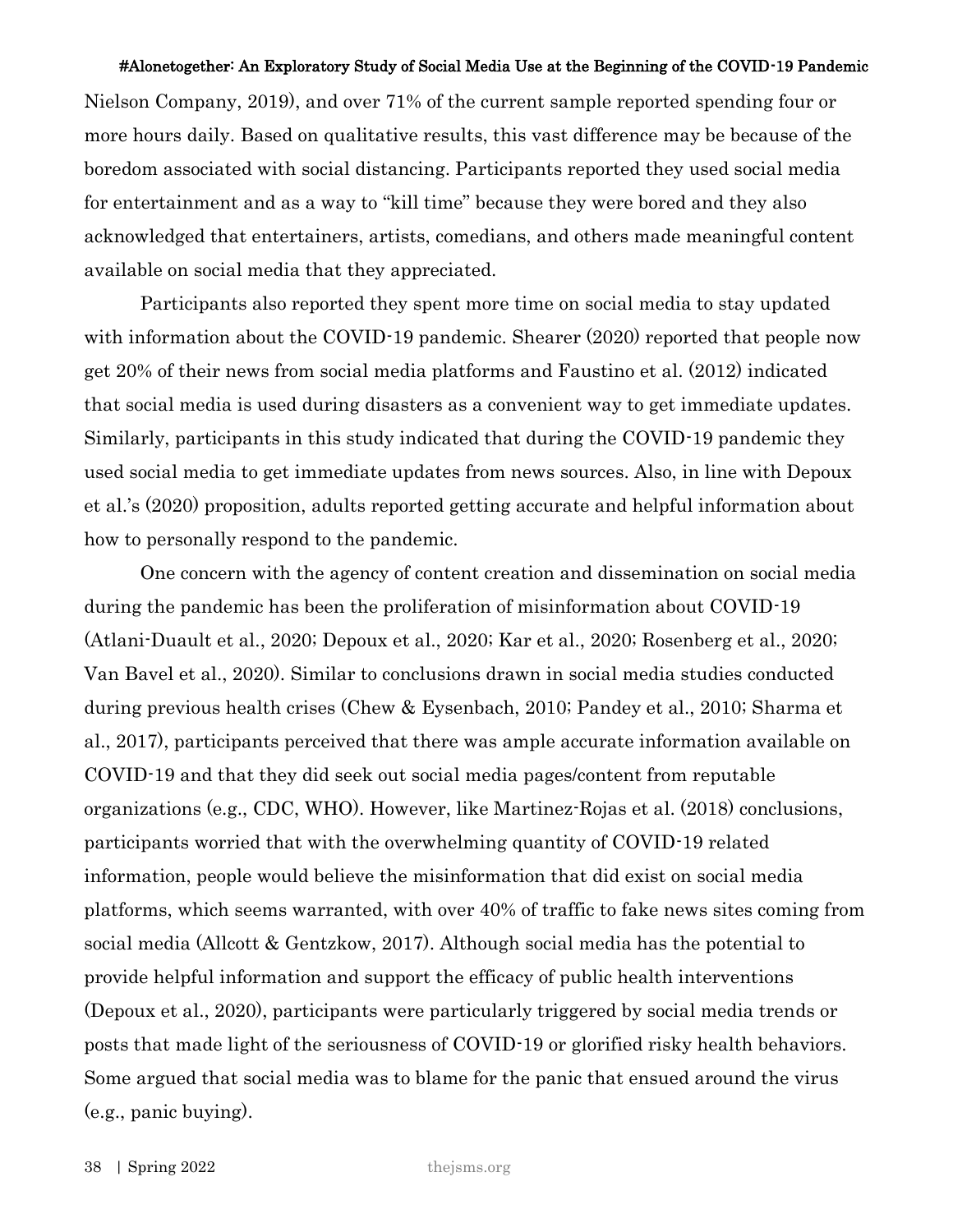In line with motivations for using social media in non-pandemic times (Smith, 2011), participants reported using social media to connect with family and friends during the COVID-19 pandemic and its affiliated social distancing, but participants reported they were connecting more via social media than during typical times. Participants echoed previously stated concerns about social distancing (Gostin, 2006), including feelings of isolation and disconnection. In China, Weibo has been used to make posts to both give support and receive support during the global pandemic (Li, Zhang, et al., 2020) and participants in this study also reported that they used social media for these purposes. Lueng and Lee (2005) stated that, "people with strong social support, such as affirmation, aid, encouragement, and affect, available to them when they need them either from the online or offline world reported higher quality of life" (p. 174). They also reported that online activities such as "sociability, fun seeking, and information seeking were positively related to various dimensions of social support" (p. 174). Participants reported that connecting via social media, while physical connection was not possible because of the pandemic, facilitated social support, created a needed sense of community, and made it possible to be "#AloneTogether". To further understand the role of social media and social distancing, quantitative research with standardized measures of social support and social media should be conducted during public health crises.

Research on social media use and mental health outcomes during non-pandemic times has been mixed (Pantic, 2014), with some reporting connections between social media use and mental health (Vannucci et al., 2017), and others reporting no relationship (Berryman et al., 2018; van der Velden et al., 2019). Participants in the current study perceived that engaging with social media content about COVID-19 increased their anxiety or fear. Li, Wang, et al. (2020) identified more Weibo posts reflected negative emotion compared to posts before the pandemic. Future quantitative longitudinal research should consider using established measures of mental health outcomes (i.e., anxiety, stress, and depression) in investigating social media use during public health crises.

To manage the potentially adverse aspects (e.g., elevated emotions, misinformation) of social media use during the COVID-19 pandemic, some have recommended interventions, such as limiting time with social media during the pandemic to promote personal well-being (Kar et al., 2020). Some participants in this study indicated that they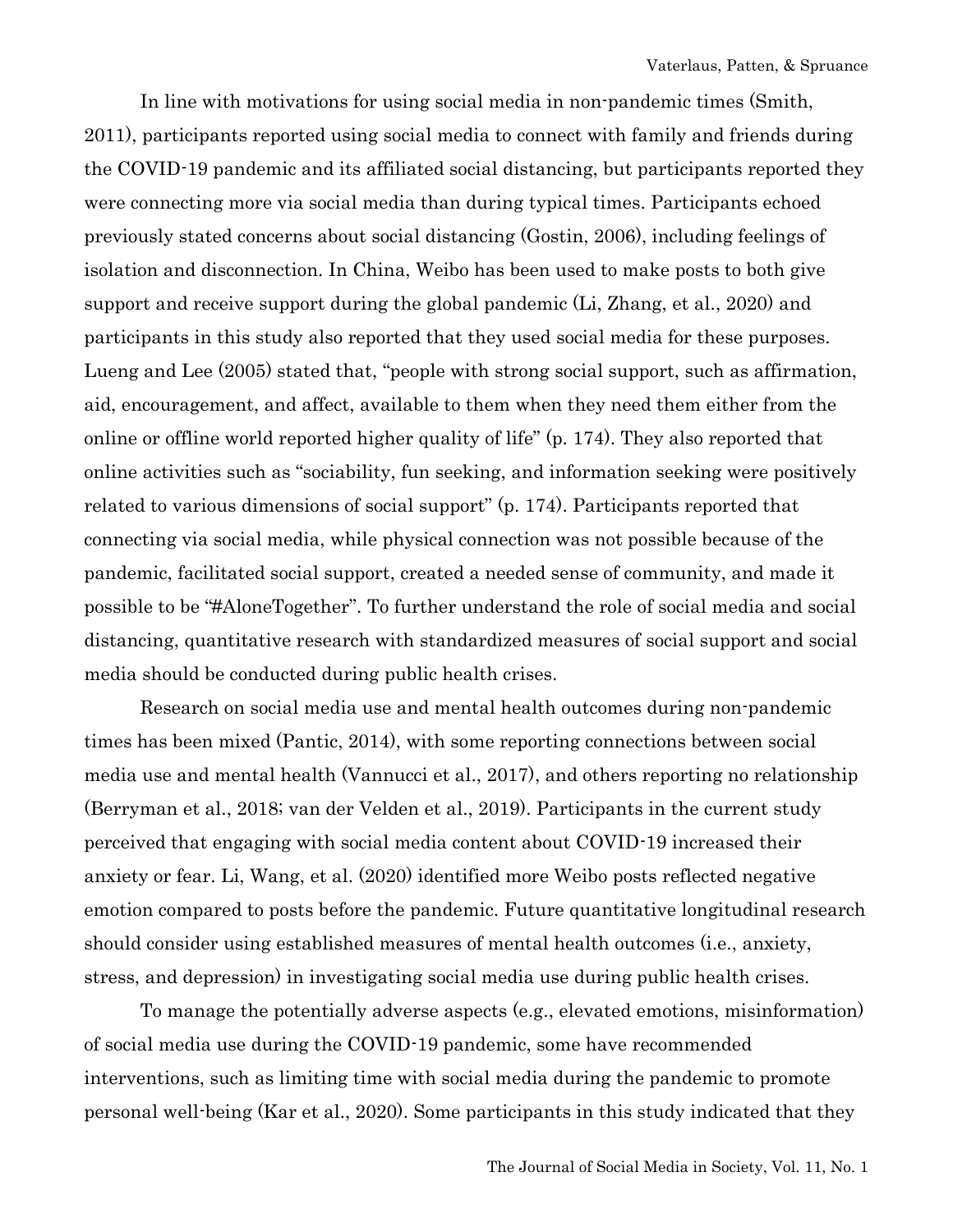had, or they were going to limit their social media use because they noticed they were spending too much time on social media, were feeling more anxious or fearful, or became frustrated with misinformation or other content they perceived to be problematic during the pandemic. Emerging research on unplugging or taking breaks (e.g., stopping social media altogether, setting timers, making personal rules) from different technology suggests that those who do perceive improvements in their psychological and emotional well-being (Morris & Cravens Pickens, 2017). This appears to be an area for continued research (e.g., comparing outcomes of those who unplug and those who do not) that could potentially provide more support for recommendations to promote well-being during public health crises.

# Conclusions

While a convenience sampling procedure and cross-sectional design were appropriate in methods for research early in the pandemic (Nelson et al., 2020), they may limit the representativeness of the results. Additional longitudinal research using nationally representative samples would be an important next step. The study also had several strengths including representing the experiences of people from across the United States (not just one state or city) during the early weeks of the pandemic when strict public health interventions were in place. Many perspective pieces on social media use during the pandemic have been published (Atlani-Duault et al., 2020; Depoux et al., 2020; Rosenberg et al., 2020; Van Bavel et al., 2020), but empirical studies representing the lived experiences with social media during the pandemic have not. Further, the current study contributed to the larger body of literature on social media use during public health crises by moving past the interpretation of social media artifacts (not just relying on analysis of existing social media posts) and exploring the experiences of social media users. This is important as not all social media users are content contributors and the intentionality/purpose behind social media posts could be misinterpreted.

Participants in this study believed that the agency afforded by social media and messages disseminated on these platforms actually "made the pandemic what it is" (e.g., panic buying, trends, information/misinformation, compliance/non-compliance with public health interventions). They believed that the pandemic would have been quite different without access to social media. This study was conducted during the early weeks of the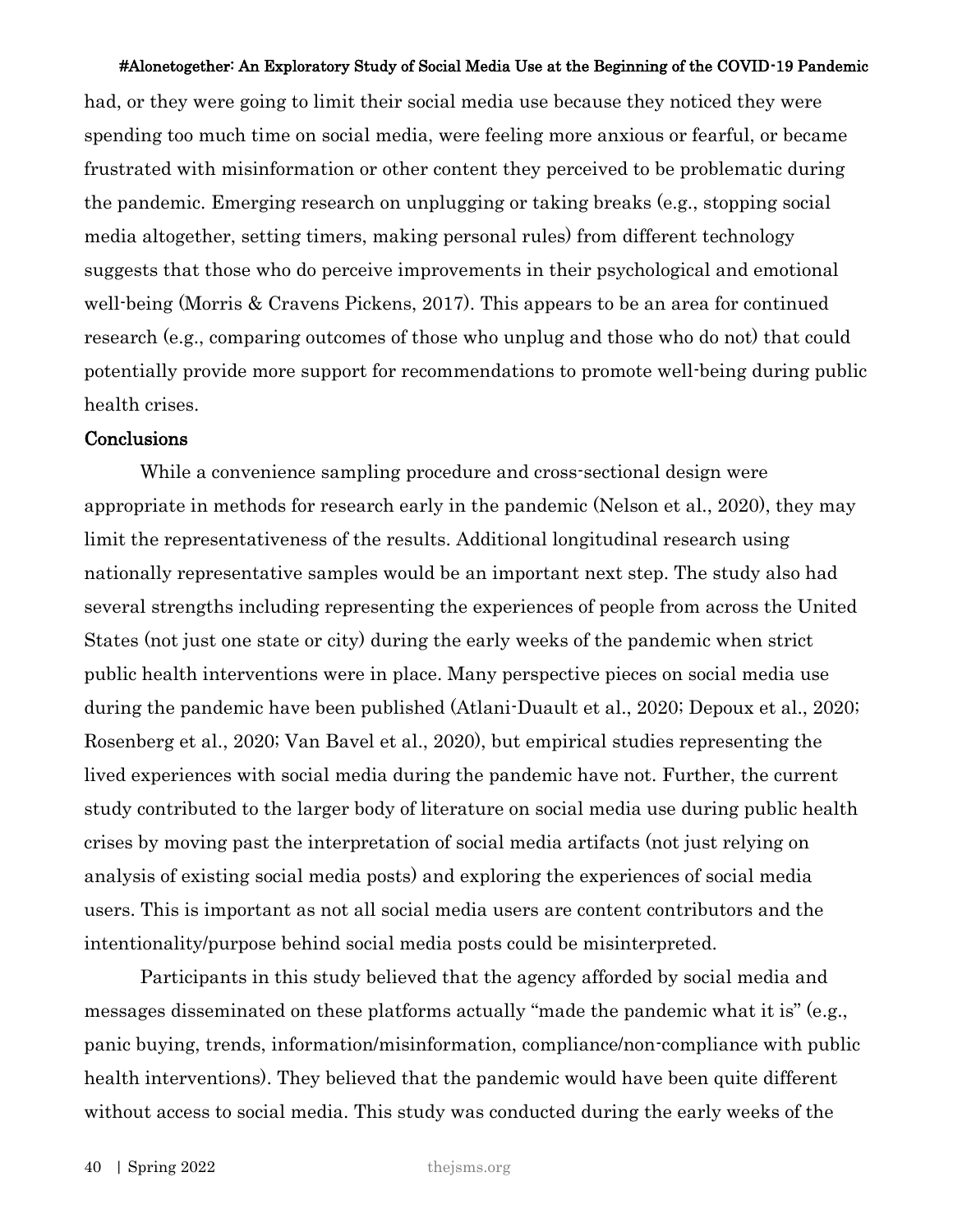COVID-19 pandemic. It may be that that there is more balance in the perceived positive and negative aspects of social media use after experiencing the pandemic for over a year and as some restrictions have been lifted. Continued research on experiences related to social media use during different time periods within the pandemic is warranted. Further, it is important to note that social media is not the only available communication technology and other communication technologies such as phone calls, FaceTime, and video conferencing platforms (e.g., Zoom) should be examined in relation to user experiences during the COVID-19 pandemic.

The COVID-19 pandemic is on-going, and cases are rising in the United States (CDC, 2020a). The increase of cases may result in stricter public health interventions, such as stay-at-home orders. Participants reported that social media can be helpful tool for maintaining social support and perceived that amount of time spent on social media and proliferation of misinformation had deleterious effects on their well-being. To combat these challenges affiliated with social media use during the pandemic, users should consider being intentional social media users—setting specific time limits, following reputable information sources, identifying relationships that benefit from social media contact, and reflecting on how their social media use is influencing their online and inperson relational interactions.

## References

- Allcott, H., & Gentzkow, M. (2017). Social media and fake news in the 2016 election. Journal of Economic Perspectives, 31, 211-36. doi: 10.1257/jep.31.2.211
- Atlani-Duault, L., Ward, J. K., Roy, M., Morin, C., & Wilson, A. (2020). Tracking online heroisation and blame in epidemics. The Lancet Public Health, 5, e137-e138. doi: 10.1016/ S2468-2667(20)30033-5
- Berryman, C., Ferguson, C. J., & Negy, C. (2018). Social media use and mental health among young adults. *Psychiatric Quarterly, 89*, 307-314. doi: 10.1007/s11126-017-9535-6
- Centers for Disease Control and Prevention (2020a). CDC COVID data tracker. https://covid.cdc.gov/covid-data-tracker/#cases\_casesinlast7days
- Centers for Disease Control and Prevention (2020b). Frequently asked questions. https://www.cdc.gov/coronavirus/2019-ncov/faq.html#Coronavirus-Disease-2019- Basics
- Chew, C., & Eysenbach, G. (2010). Pandemics in the age of Twitter: Content analysis of tweets during the 2009 H1N1 outbreak. PloS ONE, 5, e14118. doi: 10.1371/journal. pone.0014118.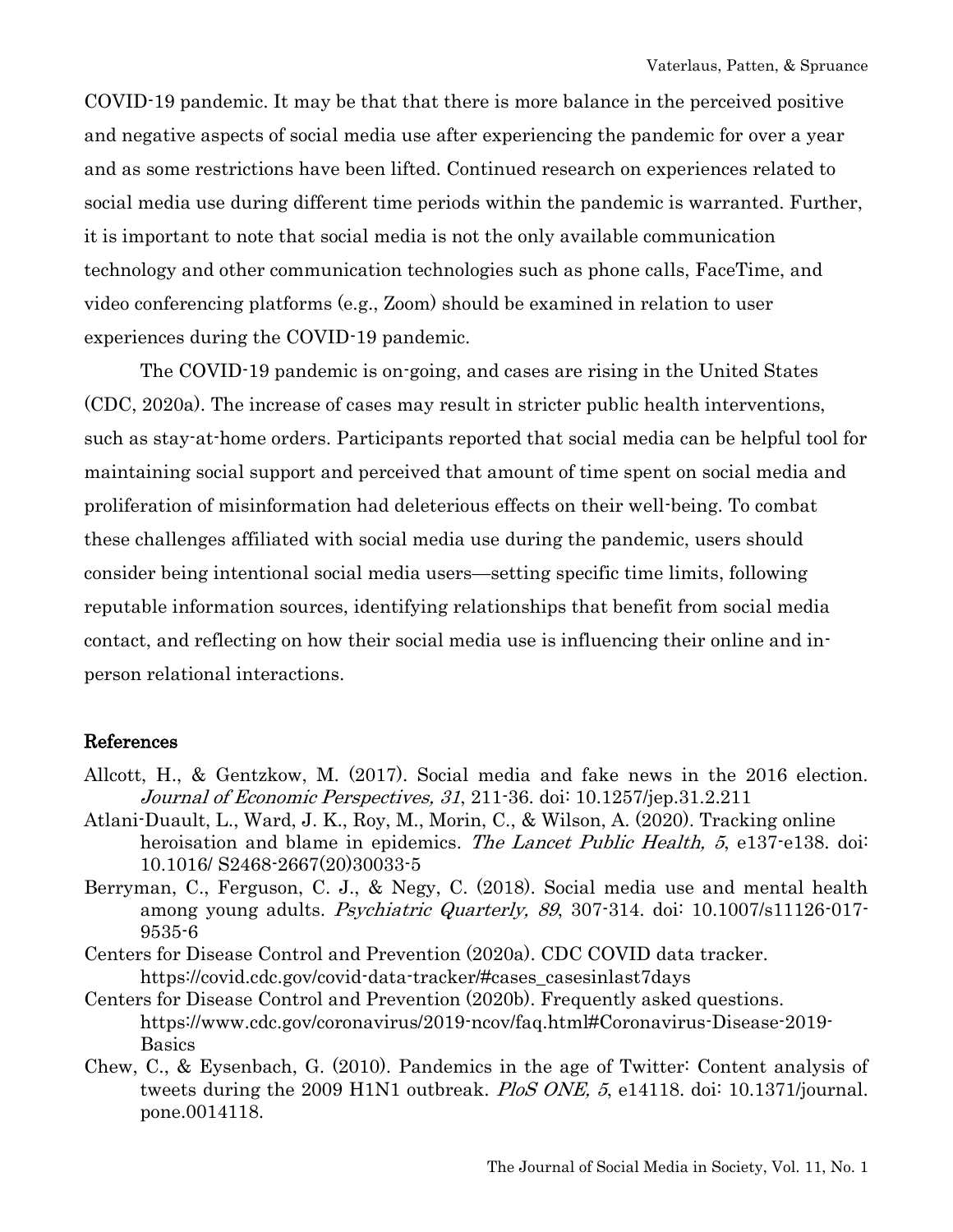- Chandler, J., Rosenzweig, C., Moss, A. J., Robinson, J., & Litman, L. (2019). Online panels in social science research: Expanding sampling methods beyond Mechanical Turk. Behavior Research Methods, 51, 2022-2038. doi: 10.3758/s13428-019-01273-7
- Cloud Research (2019). How are participants on prime panels compensated? https://go.cloudresearch.com/knowledge/how-are-participants-on-prime-panelscompensated
- Coderre, F., Mathieu, A., & St-Laurent, N. (2004). Comparison of the quality of qualitative data obtained through telephone, postal and email surveys. International Journal of Market Research, 46, 349-357. doi: 10.1177%2F147078530404600303 Creswell, J. W. (2013). *Qualitative inquiry and research design*. Los Angeles, CA: Sage.
- Depoux, A., Martin, S., Karafillakis, E., Preet, R., Wilder-Smith, A., & Larson, H. (2020). The pandemic of social media panic travels faster than the COVID-19 outbreak. Journal of Travel Medicine, 27, 1-2. doi: 10.1093/jtm/taaa031
- Faustino, J. D., Liu, B. F., & Jin, Y. (2012). Social media use during disasters: A review of the knowledge base and gaps. College Park, MD: U.S. Department of Homeland Security.http://www.start.umd.edu/start/publications/START\_SocialMediaUse duringDisasters\_LitReview.pdf
- Gao, J., Zheng, P., Jia, Y., Chen, H., Mao, Y., Chen, S., Mao, Y., Chen, S., Wany, Y., Fu, H., & Dai, J. (2020). Mental health problems and social media exposure during COVID-19 outbreak. PloS ONE, 15, e0231924. doi: 10.1371/journal.pone.0231924
- Gostin, L. (2006). Public health strategies for pandemic influenza: Ethics and the law. Journal of the American Medical Association, 295, 1700-1704. doi: 10.1001/jama.295.14.1700
- Kar, S. K., Yasir Arafat, S. M., Kabir, R., Sharma, P., & Saxena, S. K. (2020) Coping with mental health challenges during COVID-19. In S. Saxena S. (ed), Coronavirus Disease 2019 (COVID-19). Medical Virology: From pathogenesis to disease control. (p. 199-213) Springer, Singapore
- Klemm, C., Das, E., & Hartmann, T. (2016). Swine flu and hype: A systematic review of media dramatization of the H1N1 influenza pandemic. Journal of Risk Research, 19, 1-20. doi: 10.1080/13669877.2014.923029
- Leung, L., & Lee, P. S. (2005). Multiple determinants of life quality: The roles of Internet activities, use of new media, social support, and leisure activities. Telematics and Informatics, 22, 161-180. doi: 10.1016/j.tele.2004.04.003
- Li, S., Wang, Y., Xue, J., Zhao, N., & Zhu, T. (2020). The impact of COVID-19 epidemic declaration on psychological consequences: A study on active Weibo users. International Journal of Environmental Research and Public Health, 17, 2032. doi: 10.3390/ijerph17062032
- Li, L., Zhang, Q., Wang, X., Zhang, J., Wang, T., Gao, T. L., Duan, W., Tsoi, K.K., & Wang, F. Y. (2020). Characterizing the propagation of situational information in social media during COVID-19 epidemic: A case study on Weibo. IEEE Transactions on Computational Social Systems, 7, 556-562.
- Litman, L., Robinson, J., & Abberbock, T. (2017). TurkPrime.com: Aversatile crowdsourcing data acquisition platform for the behavioral sciences. Behavior Research Methods, 49, 433-442. doi: 10.3758/s13428-016-0727-z
- Markel, H., Lipman, H. B., Navarro, J. A., Sloan, A., Michalsen, J. R., Stern, A. M., & Cetron, M. S. (2007). Nonpharmaceutical interventions implemented by US cities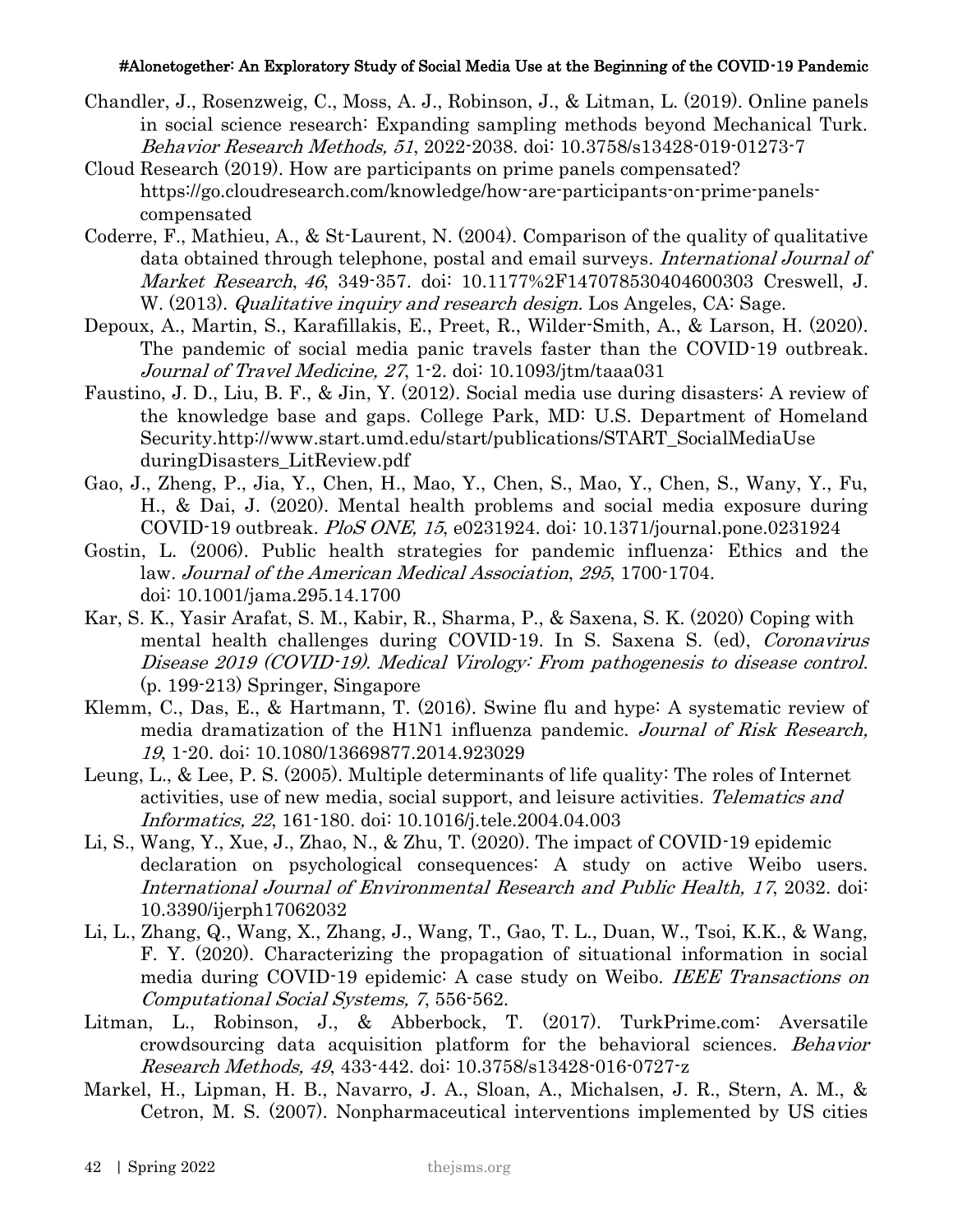during the 1918-1919 influenza pandemic. Journal of the American Medical Association, 298, 644-654. doi: 10.1001/jama.298.6.644

- Martinez-Rojas, M., del Carmen Pardo-Ferreira, M., & Rubio-Romero, J. C. (2018). Twitter as a tool for the management and analysis of emergency situations: A systematic literature review. International Journal of Information Management, 43, 196-208. doi: 10.1016/j.ijinfomgt.2018.07.008
- Mervosh, S., Lu, D., & Swales, V. (2020, April). See which states and cities have told residents to stay at home. New York Times.

https://www.nytimes.com/interactive/2020/us/coronavirus-stay-at-home-order.html

- Morris, N., & Cravens Pickens, J. D. (2017). "I'm not a gadget": A grounded theory on unplugging. The American Journal of Family Therapy, 45, 264–282. doi: 10.1080/01926187.2017.1365665
- Nelson, L. M., Simard, J. F., Oluyomi, A., Nava, V., Rosas, L. G., Bondy, M., & Linos, E. (2020). US public concerns about the COVID-19 Pandemic from results of a survey given via social media. JAMA Internal Medicine. doi: 10.1001/jamainternmed.2020.1369
- Pandey, A., Patni, N., Singh, M., Sood, A., & Singh, G. (2010). YouTube as a source of information on the H1N1 influenza pandemic. American Journal of Preventive Medicine, 38, e1-e3. doi: 10.1016/j.amepre.2009.11.007
- Pantic, I. (2014). Online social networking and mental health. Cyberpsychology, Behavior, and Social Networking, 17, 652-657.doi: 10.1089/cyber.2014.0070
- Perrin, A., & Anderson, M. (2019). Share of U.S. adults using social media, including Facebook, is mostly unchanged since 2018. https://www.pewresearch.org/fa ct-tank/2019/04/10/share-of-u-s-adults-using-social-media-including-facebook-ismostly-unchanged-since-2018/
- Pew Research Center. (2019). Social media fact sheet. https://www.pewresearch.org/internet/fact-sheet/social-media/
- Pulido, C. M., Villarejo-Carballido, B., Redondo-Sama, G., & Gómez, A. (2020). COVID-19 infodemic: More retweets for science-based information on coronavirus than for false information. *International Sociology*. doi: 10.1177/2F0268580920914755
- Rosenberg, H., Syed, S., & Rezaie, S. (2020). The Twitter pandemic: The critical role of Twitter in the dissemination of medical information and misinformation during the COVID-19 pandemic. Canadian Journal of Emergency Medicine, 1-7. doi: 10.1017%2Fcem.2020.361
- Roy, M., Moreau, N., Rousseau, C., Mercier, A., Wilson, A., & Atlani-Duault, L. (2020). Ebola and localized blame on social media: Analysis of Twitter and Facebook conversations during the 2014–2015 Ebola epidemic. Culture, Medicine, and Psychiatry, 44, 56-79. doi: 10.1007/s11013-019-09635-8
- Sharma, M., Yadav, K., Yadav, N., & Ferdinand, K. C. (2017). Zika virus pandemic analysis of Facebook as a social media health information platform. American Journal of Infection Control, 45, 301-302. doi: 10.1016/j.ajic.2016.08.022
- Shearer, E. (2018). Social media outpaces print newspapers in the U.S. as a news source. https://www.pewresearch.org/fact-tank/2018/12/10/social-media-outpaces-printnewspapers-in-the-u-s-as-a-news-source/
- Signorini, A., Segre, A. M., & Polgreen, P. M. (2011). The use of Twitter to track levels of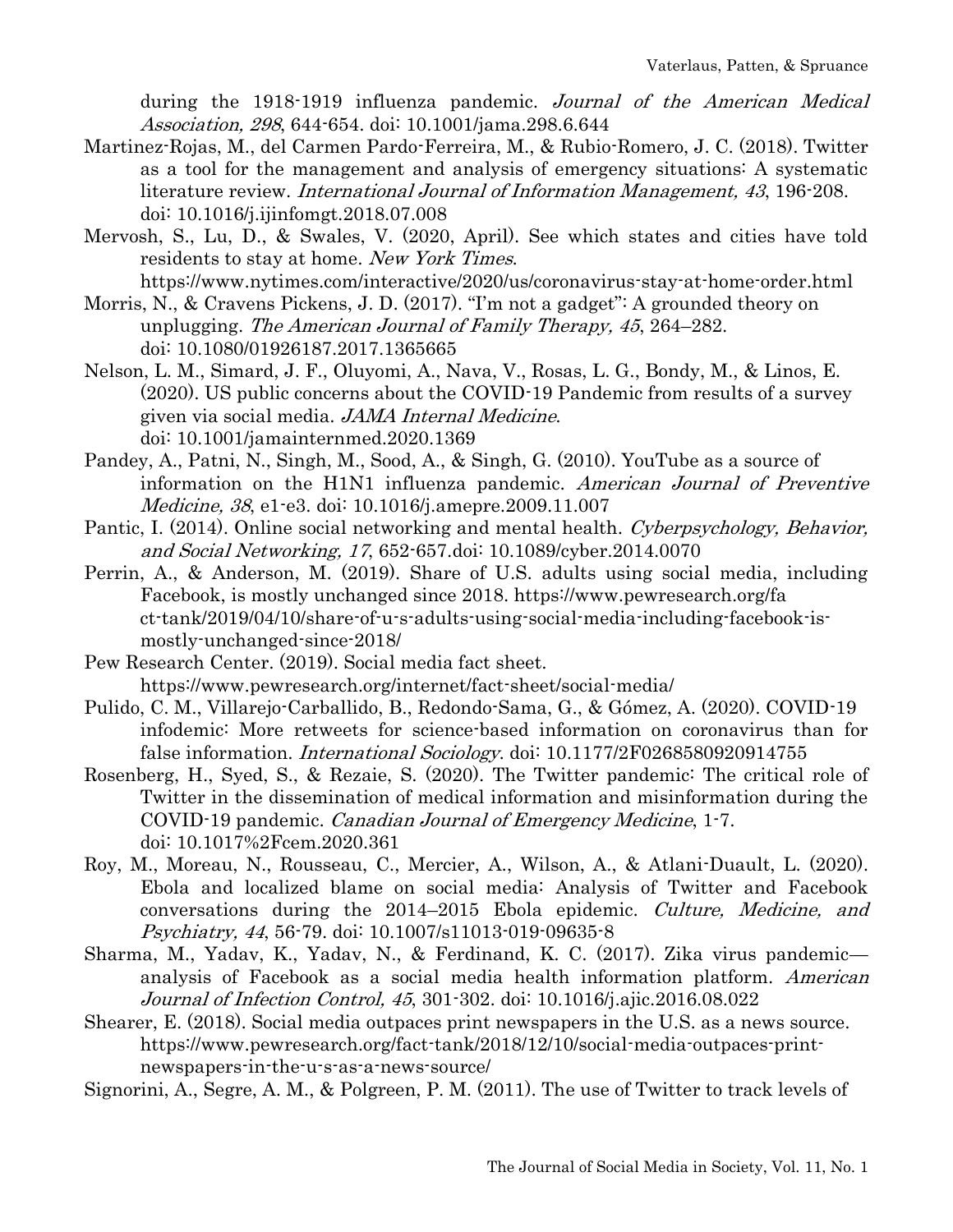disease activity and public concern in the US during the influenza A H1N1 pandemic. PloS ONE, 6, e19467. doi: 10.1371/journal.pone.0019467

- Smith, A. (2011). Why Americans use social media.
- https://www.pewresearch.org/internet/2011/11/15/why-americans-use-social-media/ The Nielsen Company. (2019). The Nielsen total audience report Q3 2018.
- https://www.nielsen.com/wp-content/uploads/sites/3/2019/04/q3-2018-total-audiencereport.pdf
- The White House. (2020a). 30 days to slow the spread. https://www.whitehouse.gov/wpcontent/uploads/2020/03/03.16.20\_coronavirus-guidance\_8.5x11\_315PM.pdf
- The White House. (2020b). Proclamation on declaring a national emergency concerning the novel coronavirus disease (COVID-19) outbreak. https://www.whitehouse.gov/presidential-actions/proclamation-declaring-nationalemergency-concerning-novel-coronavirus-disease-covid-19-outbreak/
- Van Bavel, J. J., Baicker, K., Boggio, P. S., Capraro, V., Cichocka, A., Cikara, M., ... & Drury, J. (2020). Using social and behavioural science to support COVID-19 pandemic response. Nature Human Behaviour, 4, 460-471. doi: 10.1038/s41562-020- 0884-z
- van der Velden, P. G., Setti, I., van der Meulen, E., & Das, M. (2019). Does social networking sites use predict mental health and sleep problems when prior problems and loneliness are taken into account? A population-based prospective study. Computers in Human Behavior, 93, 200-209. doi: 10.1016/j.chb.2018.11.047
- van Manen, M. (1984). Doing phenomenological research and writing: An introduction (Monograph No. 7). Edmonton, AB, Canada: Department of Secondary Education, Faculty of Education, University of Alberta.
- van Manen, M. (1990). Researching lived experience: Human science for an action sensitive pedagogy. Albany: State University of New York Press.
- Vannucci, A., Flannery, K. M., & Ohannessian, C. M. (2017). Social media use and anxiety in emerging adults. Journal of Affective Disorders, 207, 163-166. doi: 10.1016/j.jad. 2016.08.040
- Vaterlaus, J. M., Spruance, L. A., & Patten, E. V. (2021). COVID-19 pandemic and social distancing in the United States: A mixed-methods study on lived experiences and well-being. *The Social Science Journal*, doi: 10.1080/03623319.2020.1852856
- Viera, A. J., & Garrett, J. M. (2005). Understanding interobserver agreement: The Kappa statistic. Family Medicine, 37, 360-363.
- Vos, S. C., & Buckner, M. M. (2016). Social media messages in an emerging health crisis: tweeting bird flu. Journal of Health Communication, 21, 301-308. doi: 10.1080/10810730.2015.1064495
- World Health Organization (2020). Q&A on Coronaviruses (COVID-19). https://www.who.int/news-room/q-a-detail/q-a-coronaviruses

# Funding and Acknowledgements

The authors declare no funding sources or conflicts of interest.